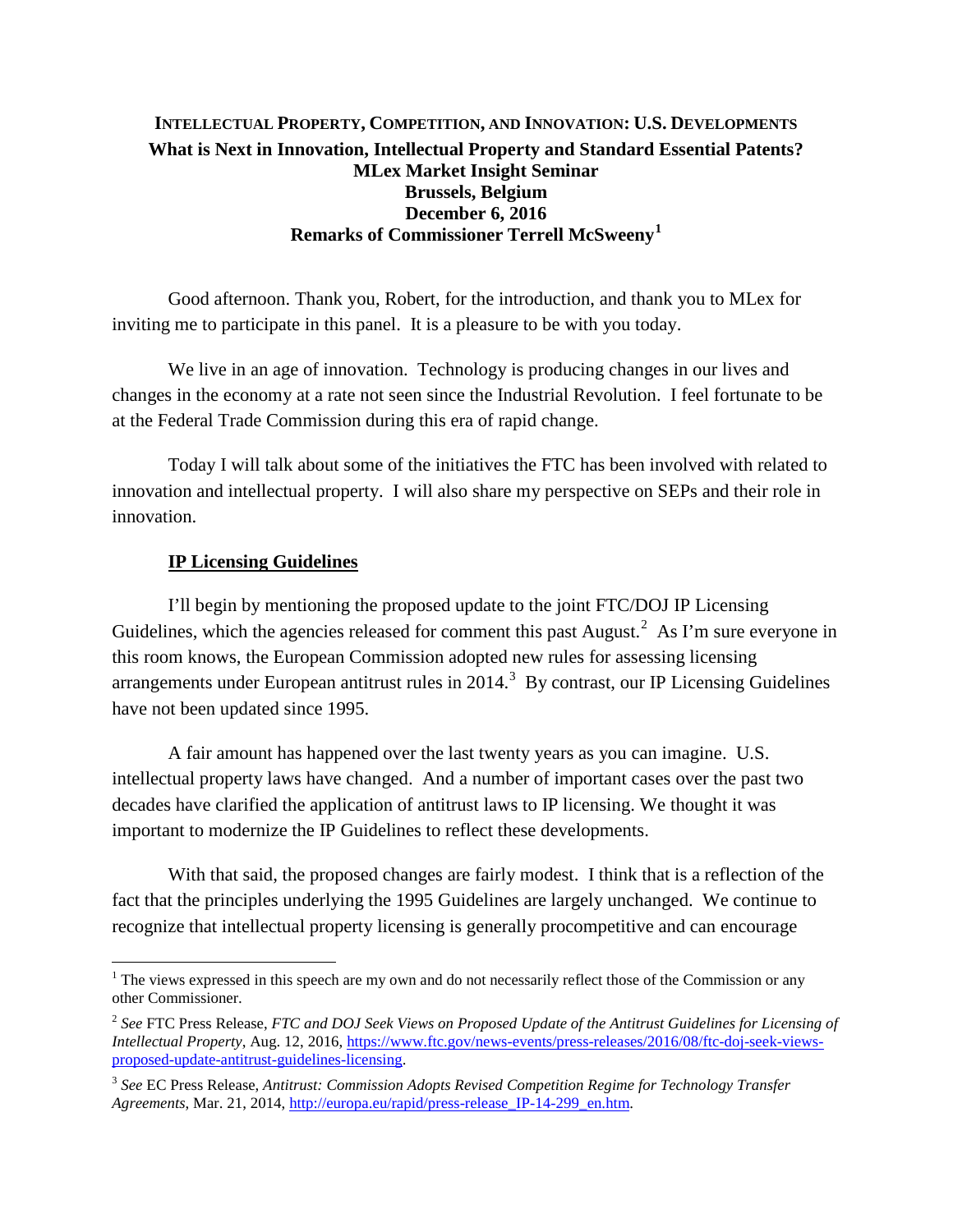innovation, but that there are situations in which IP licenses may harm competition. The proposed revisions do not signify a meaningful change in our enforcement approach to intellectual property licensing.

There is much that the proposed IP Guidelines do not address specifically. For example, there is no mention of standard-setting organizations, FRAND obligations, or conduct by patent assertion entities in the proposed update to the IP Guidelines.

Of course these issues are important. The profusion of connected devices means that, more and more, technology standards are a part of the products and services we use every day. And patent assertion entities (PAEs) have become an increasingly-important topic for courts and policymakers. The FTC has been actively engaged with these issues, and I will now turn to some of the significant developments in these areas.

## **Patent Assertion Entities**

This fall, the FTC released a report on PAEs, which are businesses that acquire patents from third parties and then assert those patents against alleged infringers. PAEs do not practice their patents and they do not produce, manufacture, or sell goods. The report was unanimous and bipartisan. It arose from a three-year study of PAE conduct conducted by FTC staff. I would like to commend Suzanne Munck and FTC staff for all their hard work.

We analyzed 22 PAEs, more than three hundred affiliates, and thousands of related entities. Together, these entities covered approximately 75% of PAE patents held during the six year period that we studied (January  $2009$  – September 201[4](#page-1-0)).<sup>4</sup>

While we did not collect data from every single PAE in the United States – in fact I'm not sure where one would know where to start if that were your goal – we did report on a significant amount of economically important information that shines light on PAE behavior. In particular, we were able to report on data that no one else could collect in the same manner.

The report is timely for our discussion today because our goal was to help inform the policy debate on PAEs by providing empirical evidence of PAE behavior. This empirical evidence can help us better understand the impact of PAE behavior on innovation. It also provides an empirical basis for recommending improvements to the patent system.

A few key observations. First, we observed two distinct types of PAE business models: Portfolio PAEs and Litigation PAEs.

<span id="page-1-0"></span> $\overline{a}$  $^4$  Fed Trade Comm'n, Patent Assertion Entity Activity, An FTC Study 2 (Oct. 2016), https://www.ftc.gov/system/files/documents/reports/patent-assertion-entity-activity-ftcstudy/p131203\_patent\_assertion\_entity\_activity\_an\_ftc\_study\_0.pdf.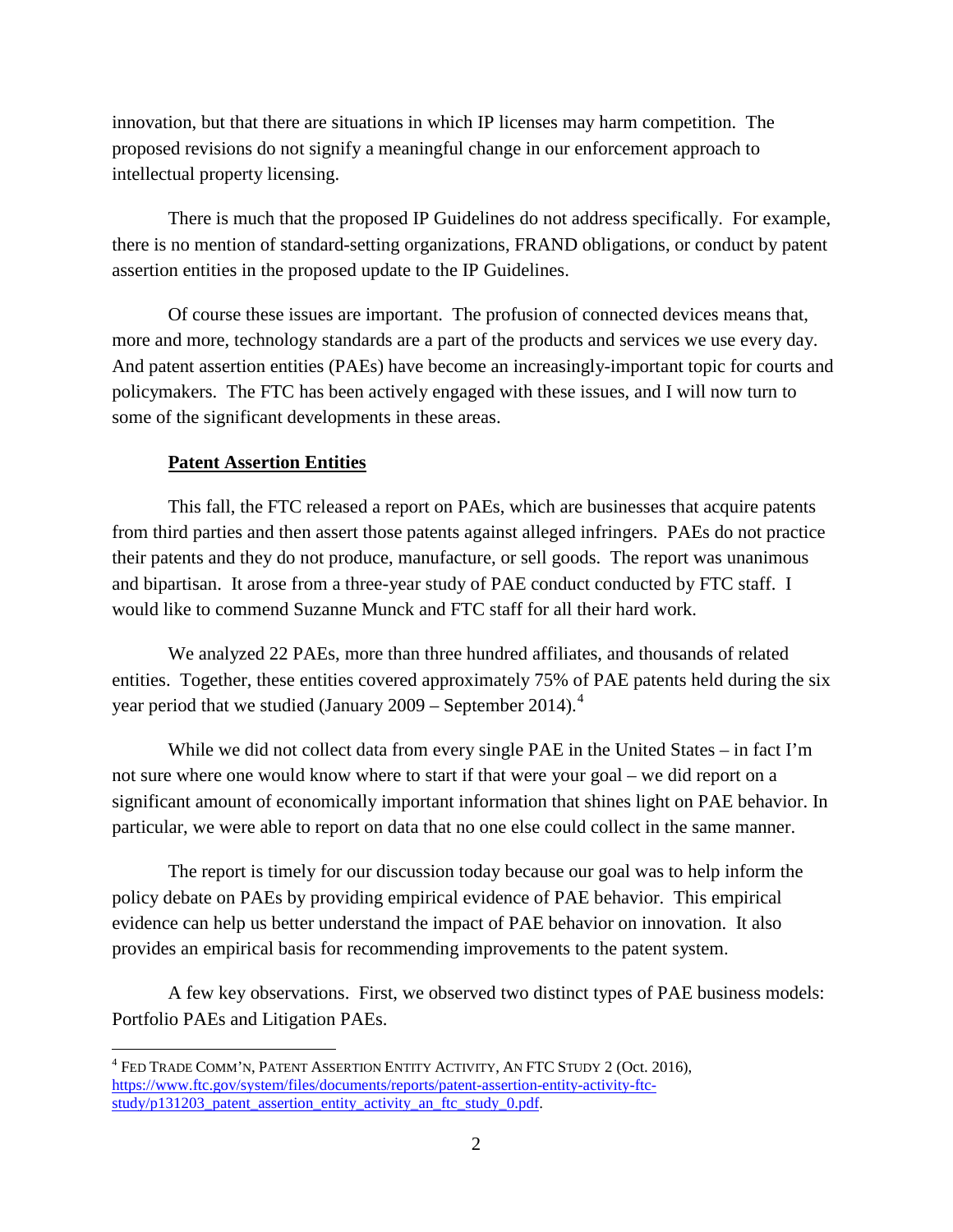Portfolio PAEs negotiate licenses covering large portfolios – frequently without suing the alleged infringer. Their licenses often included more than 1,000 patents and generated royalties of greater than a million dollars. Portfolio PAEs accounted for less than 10% of the reported licenses in the study, but those licenses generated 80% of the total PAE licensing revenue we observed, or approximately \$3.2 billion dollars.<sup>[5](#page-2-0)</sup>

Litigation PAEs, on the other hand, generally only negotiated licenses after suing the licensee and tended to settle lawsuits quickly.<sup>[6](#page-2-1)</sup> Litigation PAE license amounts were generally small – usually less than \$300,000. It's probably not a coincidence that \$300,000 is about the low end of what it would cost for an alleged infringer to defend a patent infringement suit up to the point of summary judgment motions.<sup>[7](#page-2-2)</sup> Litigation PAEs filed 96% of the patent infringement cases we observed in our study, but generated just 20% of reported licensing revenue.<sup>[8](#page-2-3)</sup>

So what is the effect of PAE activity on innovation?

We attempted to look at the effect of PAE activity in promoting patent monetization for inventors. Unfortunately, the data-keeping practices of many of the entities in the study made it impossible to make any meaningful comparisons. So we could not, for example, measure the amount of revenue that PAEs shared with inventors, or offer other evidence consistent with claimed efficiencies of PAE behavior.<sup>[9](#page-2-4)</sup>

There were a number of findings in the report, however, that suggest to me that the value of Litigation PAE conduct to innovation is relatively low. Most significantly, Litigation PAE licenses followed suit against the licensee – and the license amounts were generally less than a rough benchmark of avoided litigation costs, which we can think of as a "nuisance value" threshold. In addition, Litigation PAE cases settled relatively early in litigation – generally within the first six months to a year.<sup>10</sup> This is again consistent with a sue-and-settle model.

The report is an important example of evidence-based policymaking. It does not purport to answer all the questions raised by PAE activity. My hope, however, is that policy makers and courts will find the information in it helpful as they continue to consider the impact of PAE activity on competition and innovation.

 $\overline{a}$ 

<span id="page-2-0"></span><sup>5</sup> *Id.* at 3.

<span id="page-2-1"></span><sup>6</sup> Ninety-three percent of licenses obtained by Litigation PAEs followed suit and 66 percent of patent infringement actions filed by Litigation PAEs were settled within one year. *Id.* at 56

<span id="page-2-2"></span><sup>7</sup> *See id.* at 120.

<span id="page-2-3"></span><sup>8</sup> *Id.* at 4.

<span id="page-2-4"></span><sup>9</sup> *Id*. at 8.

<span id="page-2-5"></span><sup>10</sup> *Id*. at 9.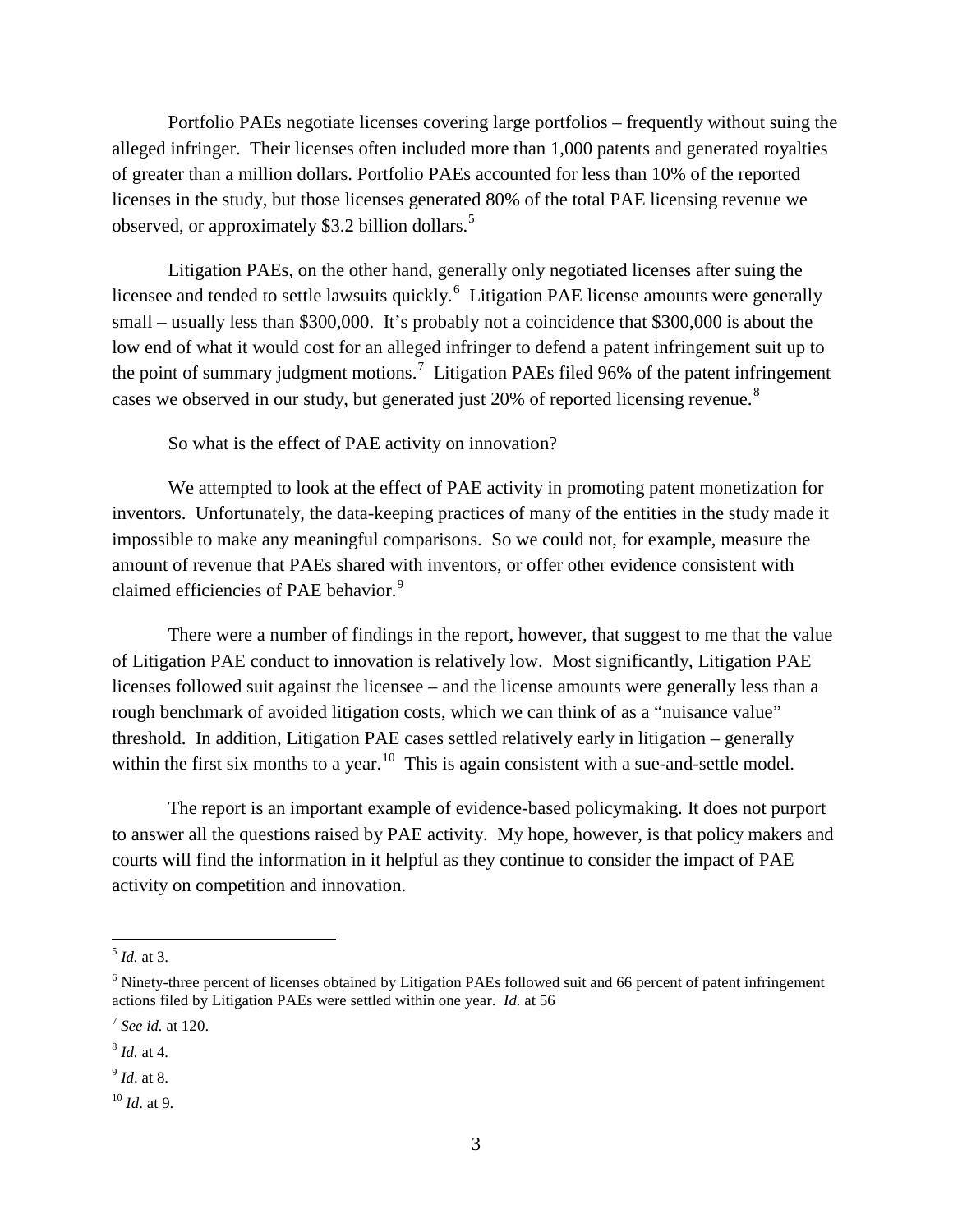## **SEPs and Hold-up**

 $\overline{a}$ 

SEPs and their role in innovation should be thought of as part of the broader context of standard-setting organizations.

There is general consensus that standard-setting organizations can promote innovation and generate substantial procompetitive effects. The world is a better place for having them. If you've ever travelled between the United States and Europe and forgotten to bring the correct power adaptor, it's a not-so-gentle reminder of the benefits of technology standards.

At the same time, standard-setting organizations – by their very nature – often involve competitors getting together and making decisions collectively. There is a real risk of competitive harm. SSOs supplant the market mechanism in choosing between potential technologies. It should be no surprise that competition enforcers take a keen interest in how SSOs operate.

The good news is that the SEP system works well overall. The vast majority of SEP licenses are successfully negotiated by parties without involving the courts. There is little reason to think that that will change.

In the United States, the courts are there to make a determination when private parties are unable to reach agreement on what a negotiated FRAND rate should be. This is not particularly different from the role courts play when parties are unable to agree on any other aspect of contract interpretation.

SEPs do, however, present a risk of hold-up. "Hold-up" refers to the fact that the bargaining position of a patent-holder may increase considerably after a patent is included in the standard.

Once firms begin to make investments to practice the standard, they become locked-in.<sup>[11](#page-3-0)</sup> By taking advantage of this enhanced bargaining position, a standard-essential patent (SEP) holder can demand higher royalty rates, or other more favorable licensing terms, than it could have obtained before lock-in occurred.

As Dennis Carlton has explained, once a patent is included in a standard, "the patent owner definitely has some additional market power conferred on him that he can exploit in the absence of a constraint on him."[12](#page-3-1) That added market power derives from the value of the

<span id="page-3-0"></span><sup>11</sup> *See, e.g.,* FED. TRADE COMM'N, THE EVOLVING IP MARKETPLACE: ALIGNING PATENT NOTICE AND REMEDIES WITH COMPETITION 22 (March 2011).

<span id="page-3-1"></span><sup>&</sup>lt;sup>12</sup> Economists' Roundtable on Hot Patent-Related Antitrust Issues, 27 ANTITRUST 11 (Sum. 2013).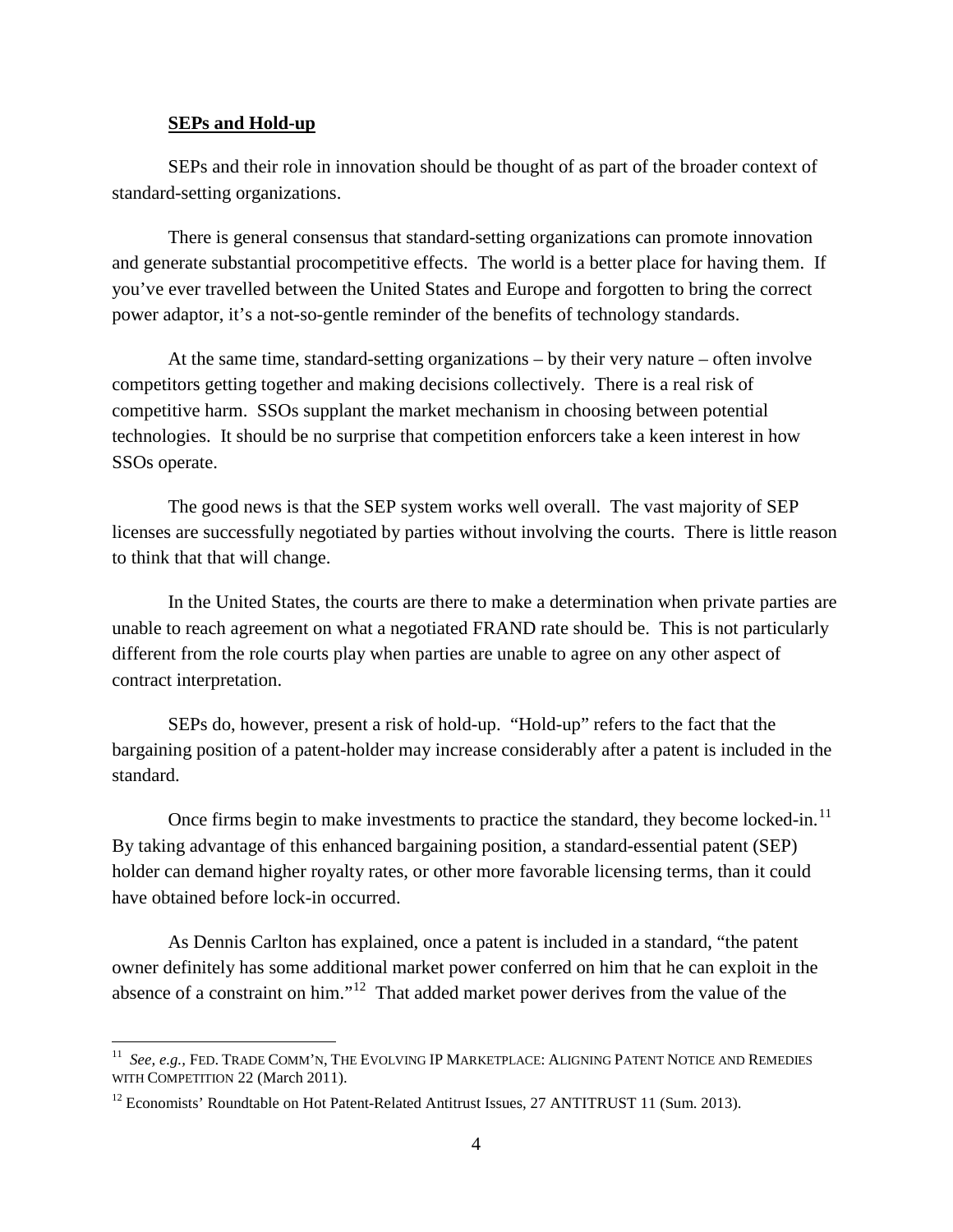standard itself, rather than the value of the underlying intellectual property.<sup>[13](#page-4-0)</sup> In the 2014 case of *Ericsson v. D-Link*, the U.S. Federal Circuit held that the principle that "the patent holder should only be compensated for the approximate incremental benefit derived from his invention . . . is particularly true for SEPs."<sup>[14](#page-4-1)</sup>

Hold-up is a standard, straightforward concept in economics. Oliver Williamson won the Nobel Prize in economics in 2009 due in no small part to his work showing how opportunistic behavior such as hold-up can lead to inefficient economic outcomes.<sup>[15](#page-4-2)</sup>

Patent hold-up can hamper standard-setting efforts, distort incentives for innovation, and potentially lead to higher prices and reduced output for consumers.<sup>16</sup> Hold-up becomes an antitrust issue when parties obtain their leverage as a result of the standard-setting process, which substitutes collective decision making for market forces.

Thankfully, SSOs themselves developed a mechanism to address this inefficient and opportunistic behavior – namely, the commitment by a patent holder to license its intellectual property on fair, reasonable, and nondiscriminatory (FRAND) terms in exchange for inclusion in a standard. I want to emphasize that FRAND commitments arose organically among standardsetting organizations (SSOs), and were not imposed on SSOs by governments or other outside parties.<sup>[17](#page-4-4)</sup>

By making a FRAND commitment, an SEP-holder chooses to monetize its technology through licensing rather than through exclusion. This makes it inappropriate, in most circumstances, for an SEP-holder to seek injunctive or exclusionary relief. As Carl Shapiro has explained, "[t]he economics here clearly teaches us that exclusion orders or injunctions tip the balance of power in negotiations towards royalties that are excessive rather than just reasonable."

<span id="page-4-0"></span> $\overline{a}$ <sup>13</sup> As a general principle, a FRAND rate should reflect value that the patented technology brings to consumers, relative to the other technologies available when the technology was chosen for the standard. *See, e.g., Ericsson, Inc. v. D-Link Systems, Inc.* 773 F.3d 1201, 1235 (Fed. Cir. 2014) ("We further hold that district courts must make clear to the jury that any royalty award must be based on the incremental value of the invention, not the value of the standard as a whole or any increased value the patented feature gains from its inclusion in the standard").

<span id="page-4-1"></span><sup>&</sup>lt;sup>14</sup> Ericsson, Inc. v. D-Link Systems, Inc., 773 F.3d 1201, 1223 (Fed. Cir. 2014).

<span id="page-4-2"></span><sup>&</sup>lt;sup>15</sup> See Avanish Dixit, Remarks at the AEA 2011 Nobel Lunch Honoring Elinor Ostrom and Oliver Williamson, January 8, 2011, at 3, [https://www.princeton.edu/~dixitak/home/NobelLunchTalkJan2011.pdf.](https://www.princeton.edu/%7Edixitak/home/NobelLunchTalkJan2011.pdf)

<span id="page-4-3"></span><sup>16</sup> *See, e.g., Innovatio IP Ventures, LLC Patent Litigation*, MDL No. 2303, 2013 U.S. Dist. LEXIS 144061 \*64 (N.D. Ill. Oct. 3, 2013) ("In light of all of the testimony, and particularly the evidence about Broadcom's real-world concerns about patent hold-up, the court concludes that patent hold-up is a substantial problem that RAND is designed to prevent"); *Microsoft Corp. v. Motorola, Inc.*, 2013 U.S. Dist. LEXIS 60233 \*38 (W.D. Wash. Apr. 25, 2013) ("Hold-up can threaten the diffusion of valuable standards and undermine the standards-setting process).

<span id="page-4-4"></span><sup>17</sup> U.S. DEP'T OF JUSTICE & FED. TRADE COMM'N, ANTITRUST ENFORCEMENT AND INTELLECTUAL PROPERTY RIGHTS: PROMOTING INNOVATION AND COMPETITION 42 (April 2007) (describing FRAND licensing as an "SSO Method[] to Avoid or Mitigate Hold Up").